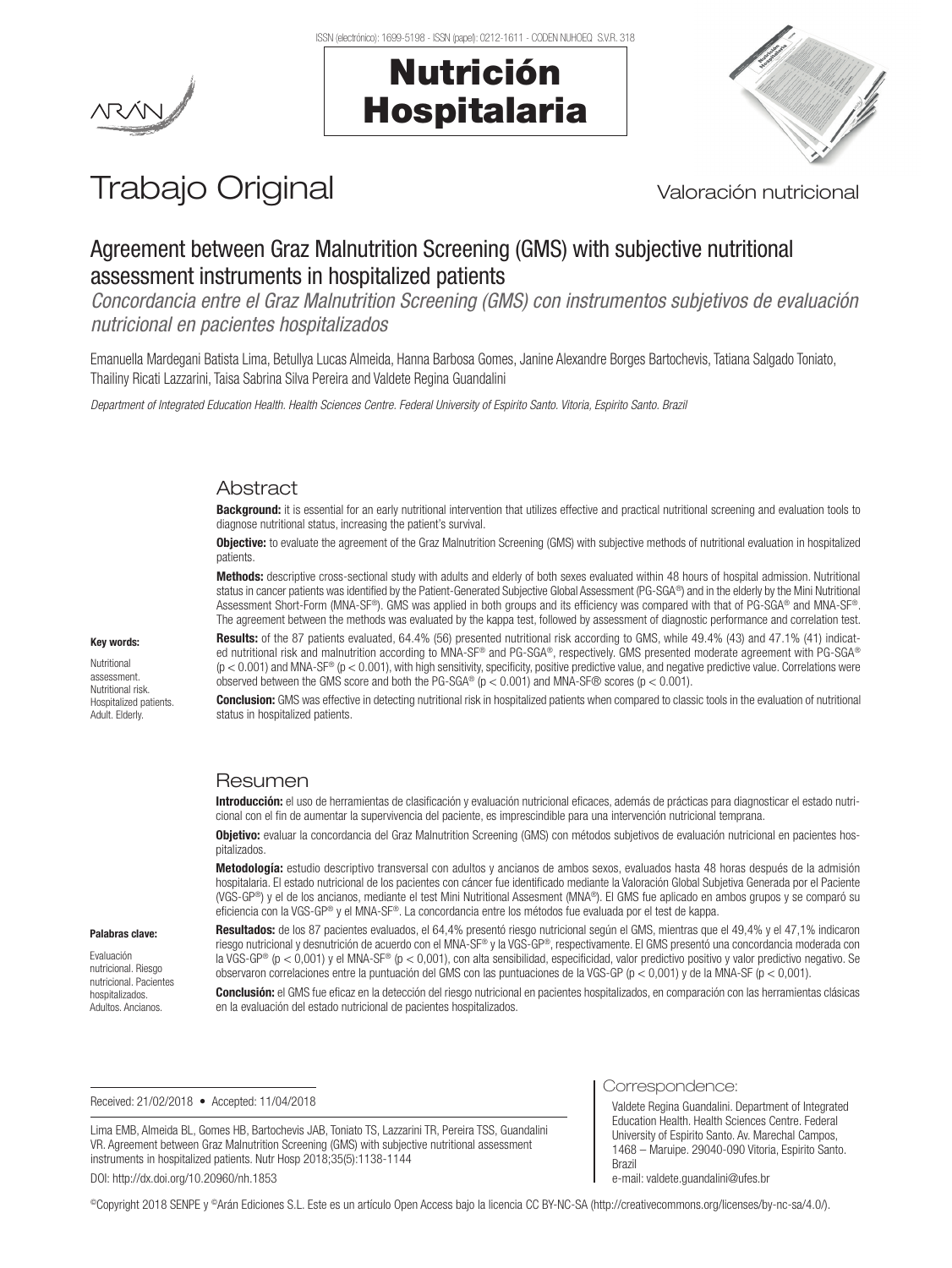## INTRODUCTION

Hospital malnutrition is a global public health problem, with a prevalence ranging from 20% to 50%, depending on the evaluation method used, the population evaluated, as well as the characteristics of the place and country where the evaluation is being performed (1-3). In general, malnutrition affects mainly patients with chronic non-transmissible diseases, due to the severity of the disease and the treatment used (4).

Malnutrition is related to loss of appetite, reduction of food intake, catabolism, and malabsorption of nutrients, with diverse consequences, such as decline in functional capacity and muscle function, reduction of bone mass and cognitive function, and dysfunction of the immune system, with consequent worsening of the clinical and nutritional prognosis, increased length of hospital stay, and morbidity and mortality (1,4,5). Therefore, evaluating and classifying nutritional status in patients hospitalized early can lead to a significant improvement in the previously presented conditions (6,7).

The nutritional status of the hospitalized patient can be identified by different subjective methods of nutritional screening and evaluation already validated and widely used in the hospital setting, the Patient-Generated Subjective Global Assessment (PG-SGA®) and the Mini Nutritional Assessment Short-Form (MNA-SF®), which will be highlighted here  $(8,9)$ .

PG-SGA® is a tool used in patients with cancer or other chronic catabolic conditions and presents four sections for evaluation: nutritional screening, nutritional assessment, nutritional intervention, and monitoring of the intervention, among which it is possible to diagnose and follow-up nutritional status with accuracy and efficacy (10).

In the reduced version, the MNA-SF® is a nutritional screening tool that is quick, validated and sensitive, with diagnostic precision when compared to complete MNA and widely used in elderly hospitalized patients (8).

Graz Malnutrition Screening (GMS) is a new nutritional screening tool that is fast, easy to apply and encompasses a variety of pathologies. It was developed by researchers from a European university hospital, aiming to facilitate the classification of nutritional status, regardless of sex, age, and diagnosis, showing to be innovative when compared to other instruments (11).

This tool has not been validated or tested in Brazil yet, and this pilot study was based on the hypothesis that even in the original version, GMS would be able to identify the nutritional risk in the subpopulation studied. In this way, the objective was to evaluate the agreement of the GMS with subjective methods of nutritional evaluation in hospitalized patients.

#### MATERIALS AND METHODS

## STUDY DESIGN AND SAMPLE

This is a cross-sectional descriptive study carried out at the Medical Clinic and General Surgery and Reparatory Units of a university hospital located in Vitoria, Espirito Santo, Brazil, from March to October 2017. The participants in the study were adult cancer patients (20-59.9 years) and elderly patients ( $\geq 60$ years) regardless of diagnosis, of both sexes and who underwent nutritional status evaluation during the first 48 hours of hospital admission. Patients who were taking precautions against aerosols or those with associated cognitive or neurological changes were not included.

The independent variables such as clinical diagnosis, sex, and age (years) were consulted in the medical records and later information on nutritional status was obtained from the application of GMS, PG-SGA®, and MNA-SF®. Anthropometric variables such as weight (kg), height (m), and calf circumference (CC) were also measured. Weight was measured using a Tanita® BC533 scale with an accuracy of 100 g. Stature was obtained by means of the portable stadiometer of the brand AlturExata®, with bilateral scale and 0.35 to 2.13 m of extension. CC was measured with an inelastic tape at the point of greatest perimeter with the individual sitting, with their leg forming a 90° angle and their feet resting on the floor (12).

The PG-SGA® has been applied only to cancer patients, adults, and the elderly. The MNA-SF® was applied only in the elderly regardless of clinical diagnosis. GMS was applied to all study participants. Thus, the PG-SGA® and GMS instruments simultaneously evaluated 60 patients, while the MNA-SF® and GMS evaluated 63 patients.

The study was approved by the Research Ethics Committee of the Federal University of Espirito Santo under the number CAAE 27954014.0.0000.5060. All patients signed the informed consent term.

## NUTRITION SCREENING AND EVALUATION

#### Graz Malnutrition Screening (GMS)

The GMS was developed to facilitate and expedite the evaluation of the patient's nutritional status, regardless of age, gender, or diagnosis. It is a new screening tool whose objective is to identify whether the individual is at nutritional risk (11). This instrument is composed of five items (Fig. 1).

## Mini Nutritional Assessment Short-Form (MNA-SF®)

MNA-SF® is limited to the nutritional screening process in the elderly and consists of the first part of the original version (full MNA) and contains six items of evaluation (low food intake, weight loss, psychological stress, mobility, neurological problems and CC) (8,13).

In this study, we chose to use CC measurement so that patients restricted to bed could be included. The total MNA-SF® score ranges from 0 to 14 points divided into three categories: well-nourished,  $\geq 12$  points; nutritional risk, between 8 and 11 points; and malnutrition, < 7 points.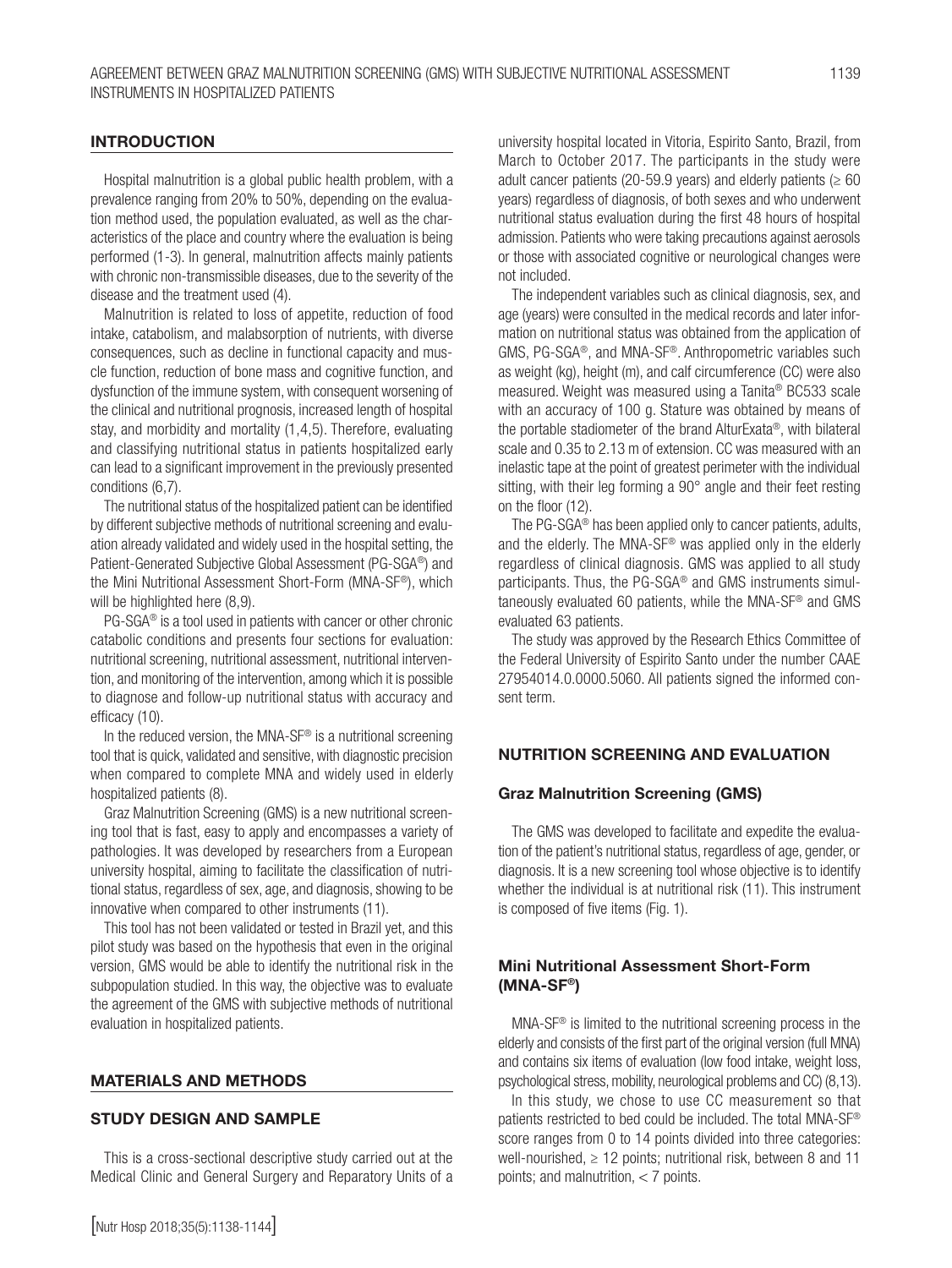| Date of birth:                                                                                                                                                                                                                                                                                                                                                                                                                                                                                                                                                                                               |                                                            |              |  |  |  |
|--------------------------------------------------------------------------------------------------------------------------------------------------------------------------------------------------------------------------------------------------------------------------------------------------------------------------------------------------------------------------------------------------------------------------------------------------------------------------------------------------------------------------------------------------------------------------------------------------------------|------------------------------------------------------------|--------------|--|--|--|
| Weight (kg):                                                                                                                                                                                                                                                                                                                                                                                                                                                                                                                                                                                                 |                                                            |              |  |  |  |
| Height (m):                                                                                                                                                                                                                                                                                                                                                                                                                                                                                                                                                                                                  |                                                            |              |  |  |  |
| $BMI = (kg/m2):$                                                                                                                                                                                                                                                                                                                                                                                                                                                                                                                                                                                             |                                                            |              |  |  |  |
| 1. Weight loss in the last three months?                                                                                                                                                                                                                                                                                                                                                                                                                                                                                                                                                                     |                                                            |              |  |  |  |
| Current weight:                                                                                                                                                                                                                                                                                                                                                                                                                                                                                                                                                                                              | Weight 3 months ago:                                       |              |  |  |  |
| Evaluation weight loss:                                                                                                                                                                                                                                                                                                                                                                                                                                                                                                                                                                                      | $< 5\%$                                                    | 0 points     |  |  |  |
|                                                                                                                                                                                                                                                                                                                                                                                                                                                                                                                                                                                                              | $5 - 10%$                                                  | 1 points     |  |  |  |
|                                                                                                                                                                                                                                                                                                                                                                                                                                                                                                                                                                                                              | >10%                                                       | 2 points     |  |  |  |
|                                                                                                                                                                                                                                                                                                                                                                                                                                                                                                                                                                                                              | 2. Body mass index (BMI):                                  |              |  |  |  |
| For patients up to 65 years old, we considered:                                                                                                                                                                                                                                                                                                                                                                                                                                                                                                                                                              |                                                            |              |  |  |  |
| Well-nourished (BMI $>$ 20 kg/m <sup>2</sup> ):                                                                                                                                                                                                                                                                                                                                                                                                                                                                                                                                                              | 0 points                                                   |              |  |  |  |
| Nutritional risk (BMI 18-20 kg/m <sup>2</sup> ):                                                                                                                                                                                                                                                                                                                                                                                                                                                                                                                                                             | 1 points                                                   |              |  |  |  |
| Malnutrition (BMI $<$ 18 kg/m <sup>2</sup> ):                                                                                                                                                                                                                                                                                                                                                                                                                                                                                                                                                                | 2 points                                                   |              |  |  |  |
| For patients over 65 years old, we considered:                                                                                                                                                                                                                                                                                                                                                                                                                                                                                                                                                               |                                                            |              |  |  |  |
| Well-nourished (BMI $>$ 22 kg/m <sup>2</sup> ):                                                                                                                                                                                                                                                                                                                                                                                                                                                                                                                                                              | 0 points                                                   |              |  |  |  |
| Nutritional risk (BMI 20-22 kg/m <sup>2</sup> ):                                                                                                                                                                                                                                                                                                                                                                                                                                                                                                                                                             | 1 points                                                   |              |  |  |  |
| Malnutrition (BMI $<$ 20 kg/m <sup>2</sup> ):                                                                                                                                                                                                                                                                                                                                                                                                                                                                                                                                                                | 2 points                                                   |              |  |  |  |
|                                                                                                                                                                                                                                                                                                                                                                                                                                                                                                                                                                                                              | 3. Reduction of food intake during the last months due to: |              |  |  |  |
| Loss of appetite:                                                                                                                                                                                                                                                                                                                                                                                                                                                                                                                                                                                            | No: 0                                                      | Yes: 1 point |  |  |  |
| Chewing and swallowing problems:                                                                                                                                                                                                                                                                                                                                                                                                                                                                                                                                                                             | No: 0                                                      | Yes: 1 point |  |  |  |
| Nausea, vomiting, and diarrhea:                                                                                                                                                                                                                                                                                                                                                                                                                                                                                                                                                                              | No: 0                                                      | Yes: 1 point |  |  |  |
|                                                                                                                                                                                                                                                                                                                                                                                                                                                                                                                                                                                                              | 4. Severity of disease:                                    |              |  |  |  |
| Choose either 4A OR 4B. In 4A the presence of any of these conditions will be awarded 1 point. In 4B the presence of any of these conditions will be<br>awarded 2 points:<br>A. Malignant systemic disease (without chemo-/radiotherapy); preterminal renal failure (serum creatinine > 5 mg/dl); acute gastrointestinal infection;<br>poor digestion; chronic alcohol abuse; liver cirrhosis; polypharmacy; heart failure and pulmonary insufficiency: 1 points<br>B. Metastasis; sepsis; wound NPUAP stage III + IV; malabsorption syndrome; chemotherapy; and radiotherapy (longer than 1 week): 2 points |                                                            |              |  |  |  |
| 5. Age $\geq 65$ years                                                                                                                                                                                                                                                                                                                                                                                                                                                                                                                                                                                       | 1 point                                                    |              |  |  |  |
| Each item generates a score that results in a final score, and if the final score is $\geq 3$ points, it predicts that the patient is at nutritional risk (11).                                                                                                                                                                                                                                                                                                                                                                                                                                              |                                                            |              |  |  |  |

#### Figure 1.

The Graz Malnutrition Screening (GMS) adapted from Roller et al. (11).

## Patient-Generated Subjective Global Assessment (PG-SGA®)

PG-SGA® includes aspects of the clinical history, such as weight changes, changes in food intake, presence of gastrointestinal symptoms, changes in functional capacity, physical examination, loss of subcutaneous fat and muscle mass, presence of sacral or ankle edema, and ascites. The results are expressed in three stages: well-nourished patients (A), patients with suspected/moderate malnutrition (B), or patients with severe malnutrition (C). All the information was filled in by the researchers, due to the characteristics of the study population. In addition to the categorization of nutritional status, the PG-SGA® total score was also used in this study to identify the need for intervention and the nutritional risk of the patient. Patients were classified as having no nutritional risk (score 0-8 points) or with nutritional risk (score  $\geq 9$  points) (14). In this study, the Portuguese version of Brazil was translated and validated by Gonzalez et al. (15), with permission to use by PG-SGA/Pt-Global Platform (www.pt-global.org).

## STATISTICAL ANALYSIS

A descriptive analysis was performed, expressed as means and standard deviations for the continuous variables and percentage for the categorical variables. The Kolmogorov-Smirnov test was used to verify the normality of the quantitative variables. Only the GMS score did not present normal distribution.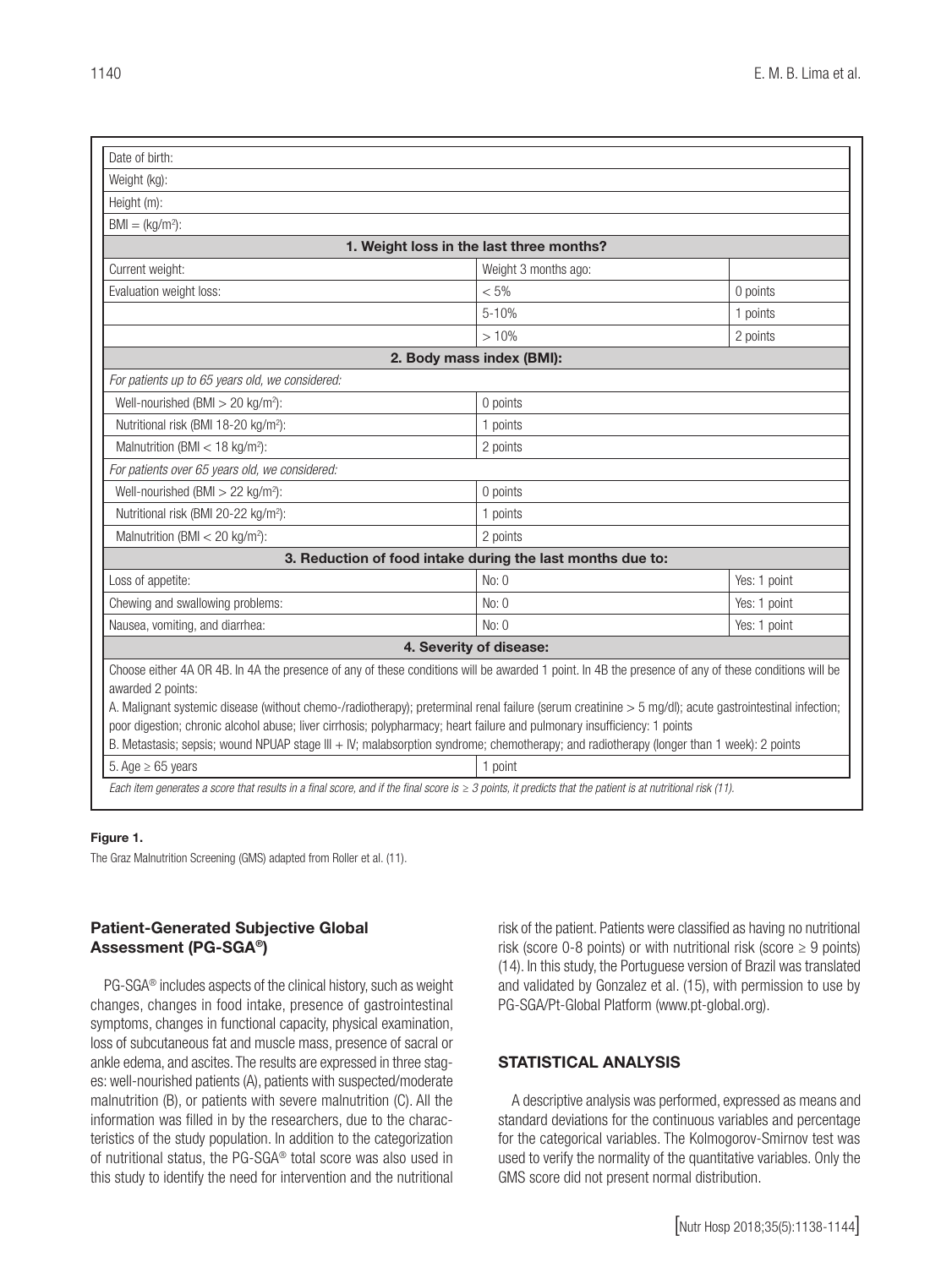## AGREEMENT BETWEEN GRAZ MALNUTRITION SCREENING (GMS) WITH SUBJECTIVE NUTRITIONAL ASSESSMENT INSTRUMENTS IN HOSPITALIZED PATIENTS

For data analysis, the results of the MNA-SF® and PG-SGA® were grouped into two categories. For MNA-SF®, well-nourished patients had a score between 12 and 14 points and patients at nutritional risk and/or malnutrition had a score  $\leq$  11 points. Regarding PG-SGA<sup>®</sup>, the patients were categorized as well-nourished (A) and with suspected moderate and/or severe malnutrition/malnutrition  $(B + C)$ . The difference between the proportions was verified by the Fisher's exact test and Chi-square test. The kappa coefficient was calculated to verify the agreement between the nutritional diagnosis obtained by GMS when compared to MNA-SF® and PG-SGA®. The categories proposed by Landis and Koch (16) were considered; according to the degree of agreement found: 0-0.1, without agreement; 0.11-0.40, weak agreement; 0.41-0.60, median; 0.61-0.80, moderate; and 0.81-1, excellent. The presence of correlation between the variables was analyzed by the Spearman correlation. The correlation coefficients may vary from -1 to  $+1$  and be categorized as weak ( $r < 0.3$ ), moderate  $(r = 0.3 - 0.7)$  or strong  $(r > 0.7)$  (17). Taking the definition of MNA-SF® that evaluates elderly patients and the PG-SGA® that evaluates cancer patients, the GMS diagnostic performance measures (sensitivity, specificity, positive predictive value [PPV], and negative predictive value [NPV]). The data were analyzed with the SPSS 21.0 software, and a significance level of 5% was adopted for all tests.

## RESULTS

The final sample consisted of 87 patients. The mean age of the studied population was  $64.2 \pm 12.0$  years, 58.6% were males, and 73.6% were elderly. The most frequent clinical diagnoses were cancer and hepatobiliary diseases, which corresponded to 70% and 13.8% of the patients, respectively. The nutritional risk assessed and classified by the three screening tools applied (GMS, MNA-SF® and PG-SGA®) score was present in the majority of patients evaluated. Among the PG-SGA® categories, 47.1% presented suspected malnutrition or some degree of malnutrition (Table I).

Table II shows the distribution of the GMS assessment variables according to their evaluation categories. The variables weight loss in the last three months, BMI and decrease in dietary intake in the last month were associated with the nutritional risk defined by the final score of the instrument ( $p < 0.001$ ).

The agreement between GMS and PG-SGA® is described in Table III. Moderate and significant agreement was observed between the instruments ( $p < 0.001$ ). The diagnostic performance measures of GMS compared to PG-SGA® showed sensitivity of 90.0%, specificity of 73.0%, PPV of 88.0%, and NPV of 77.0%.

Table IV shows the agreement between GMS and MNA-SF®. A moderate and significant agreement between both instruments was also found ( $p < 0.001$ ). In the comparison with MNA-SF®, GMS presented sensitivity of 86.0%, specificity of 75.0%, PPV of 88.0%, and NPV of 71.0%.

The correlations between the GMS score with the MNA-SF® score and the PG-SGA® score were analyzed and are presented in figure 2. The GMS score was inversely correlated with the MNA-SF score ( $r = -0.674$ ,  $p < 0.001$ ) and directly correlated with the

| Table I. Characteristics of the sample |
|----------------------------------------|
| studied                                |

| Age (mean $\pm$ SD)                             | $64.2 \pm 12.0$ |  |
|-------------------------------------------------|-----------------|--|
| Min-Max                                         | $26 - 87$       |  |
|                                                 | $n$ (%)         |  |
| Life stage                                      |                 |  |
| Adult                                           | 24 (27.6)       |  |
| Elderly                                         | 63 (72.4)       |  |
| Sex                                             |                 |  |
| Female                                          | 36 (41.4)       |  |
| Male                                            | 51(58.6)        |  |
| Clinical diagnosis                              |                 |  |
| Cancer                                          | 60 (70.0)       |  |
| Hepatobiliary diseases                          | 12 (13.8)       |  |
| Gastrointestinal tract diseases                 | 8(9.2)          |  |
| Cardiorespiratory diseases                      | 5(5.7)          |  |
| Others                                          | 2(2.3)          |  |
| GMS                                             |                 |  |
| Well-nourished $(< 3$ points)                   | 31(35.6)        |  |
| Nutritional risk ( $\geq$ 3 points)             | 56 (64.4)       |  |
| MNA-SF®                                         |                 |  |
| Well-nourished (12-14 points)                   | 20 (23.0)       |  |
| Nutritional risk/malnutrition (≤ 11 points)     | 43 (49.4)       |  |
| PG-SGA®                                         |                 |  |
| Well-nourished (A)                              | 19 (21.8)       |  |
| Suspected malnutrition/malnutrition ( $B + C$ ) | 41 (47.1)       |  |
| Score PG-SGA                                    |                 |  |
| Without nutritional risk $(< 8$ points)         | 16 (26.7)       |  |
| With nutritional risk ( $\geq 9$ points)        | 44 (73.3)       |  |

*GMS: Graz Malnutrition Screening; MNA-SF®: Mini Nutrition Assessment Short Form; PG-SGAs : Patient-Generated Subjective Global Assessment.*

PG-SGA score ( $r = 0.767$ ,  $p < 0.001$ ), respectively. Moderate and strong correlations were observed between both instruments.

#### **DISCUSSION**

Moderate concordances were found between GMS, MNA-SF®, and PG-SGA®, evidencing that GMS is able to predict the nutritional status of cancer patients and the elderly.

The high prevalence rates of nutritional risk and malnutrition found in this study, between 47.1% and 64.4%, are commonly observed in the hospital environment, especially for cancer patients and the elderly. A retrospective study by Kaiser et al. (18) showed that the prevalence of nutritional risk and malnutrition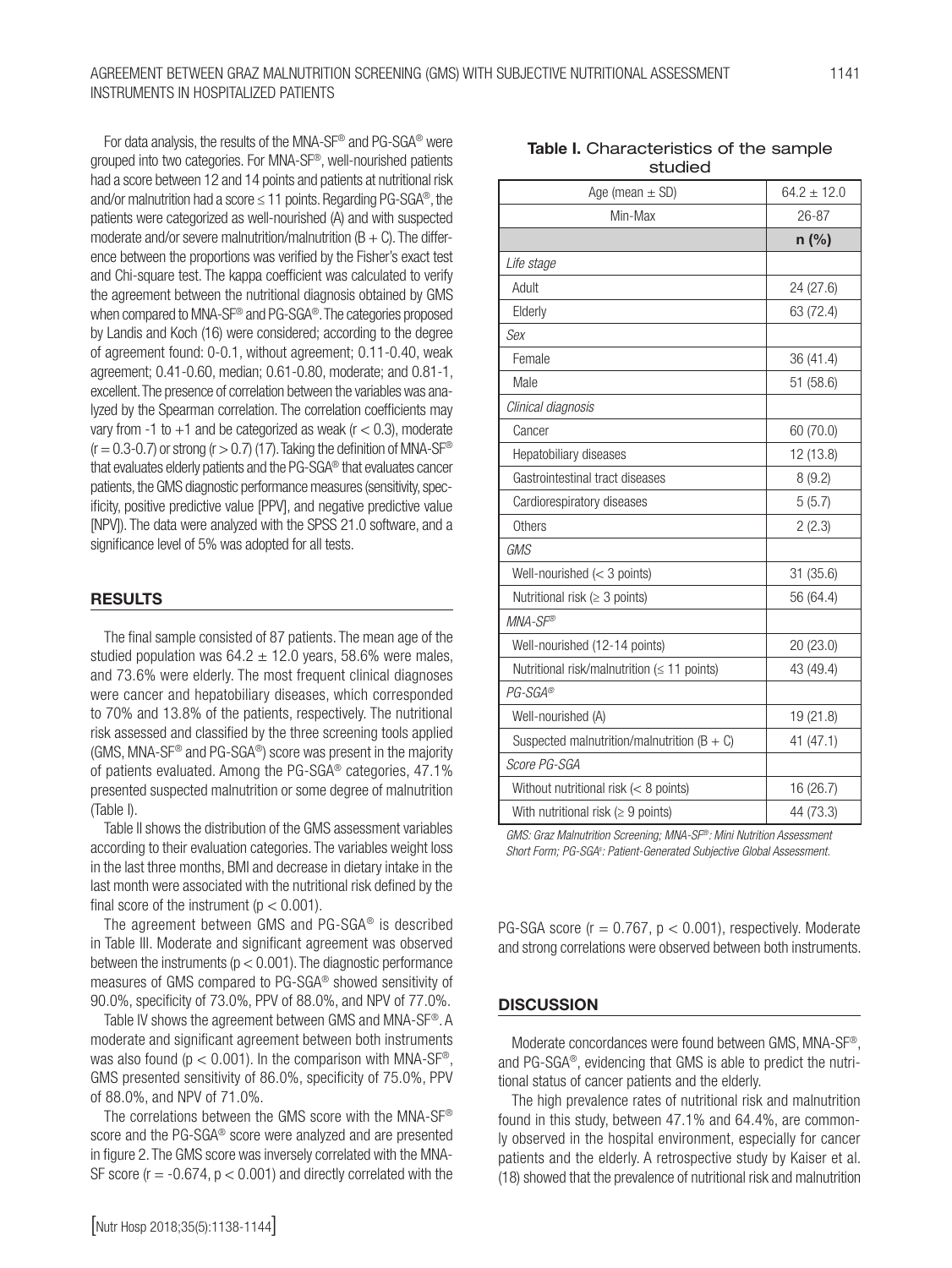| <b>Variable</b>                               | Without nutritional risk (< 3 points) | With nutritional risk ( $\geq$ 3 points) | p value |
|-----------------------------------------------|---------------------------------------|------------------------------------------|---------|
|                                               | $n$ (%)                               | $n$ (%)                                  |         |
| Weight loss 3 months*                         |                                       |                                          | < 0.001 |
| $< 5\%$                                       | 29 (59.2)                             | 20 (40.8)                                |         |
| 5-10%                                         | 2(10.5)                               | 17 (89.5)                                |         |
| >10%                                          |                                       | 19 (100.0)                               |         |
| BMI†                                          |                                       |                                          | < 0.001 |
| Without nutritional risk                      | 31 (50.8)                             | 30 (49.2)                                |         |
| Nutritional risk                              |                                       | 14 (100.0)                               |         |
| Malnutrition                                  | $\overline{\phantom{a}}$              | 12 (100.0)                               |         |
| Decreased food intake last month <sup>+</sup> |                                       |                                          | < 0.001 |
| No change                                     | 28 (77.8)                             | 8(22.2)                                  |         |
| 1 nutritional impact symptom                  | 3(13.0)                               | 20 (87.0)                                |         |
| 2 nutritional impact symptom                  |                                       | 23 (100.0)                               |         |
| 3 nutritional impact symptom                  | $\overline{\phantom{a}}$              | 5(100.0)                                 |         |
| Severity of disease <sup>+</sup>              |                                       |                                          | 0.415   |
| Α                                             | 30(37.0)                              | 51 (63.0)                                |         |
| B                                             | 1(16.7)                               | 5(83.3)                                  |         |
| $Age*$                                        |                                       |                                          | 1.000   |
| $< 65$ years                                  | 15 (36.6)                             | 26 (63.4)                                |         |
| $\geq 65$ years                               | 16 (34.8)                             | 30(65.2)                                 |         |

## Table II. Distribution of Graz Malnutrition Screening (GMS) evaluation variables according to their evaluation categories

*BMI: body mass index. \*Chi-square test; † Fisher Exact test.* 

## Table III. Agreement between Graz Malnutrition Screening (GMS) and Patient-Generated Subjective Global Assessment (PG-SGA®)

|                                                 | GMS*      |           |       |         |
|-------------------------------------------------|-----------|-----------|-------|---------|
|                                                 | < 3       | $\geq 3$  |       |         |
|                                                 | $n$ (%)   | $n$ (%)   | kappa | p value |
| <b>PG-SGA®</b>                                  |           |           |       |         |
| Well-nourished (A)                              | 14 (73.7) | 5(26.3)   | 0.648 | < 0.001 |
| Suspected malnutrition/malnutrition ( $B + C$ ) | 4(9.8)    | 37 (86.4) |       |         |

*Kappa coefficient; PG-SGA®: Patient-Generated Subjective Global Assessment. \*n = 60 patients with cancer independent of the age.*

## Table IV. Agreement between Graz Malnutrition Screening (GMS) and Mini Nutrition Assessment Short Form (MNA-SF®)

|                              | GMS*     |          |       |         |
|------------------------------|----------|----------|-------|---------|
|                              | $<$ 3    | $\geq 3$ | kappa | p value |
|                              | $n$ (%)  | $n$ (%)  |       |         |
| <b>MNA-SF®</b>               |          |          |       |         |
| Well-nourished               | 15(75.0) | 5(25.0)  | 0.602 | < 0.001 |
| Nutritional risk/malnutriton | 6(14.0)  | 37(86.0) |       |         |

*Kappa coefficient; MNA-SF®: Mini Nutrition Assessment Short form. \*n = 60 elderly patients independent of the diagnosis.*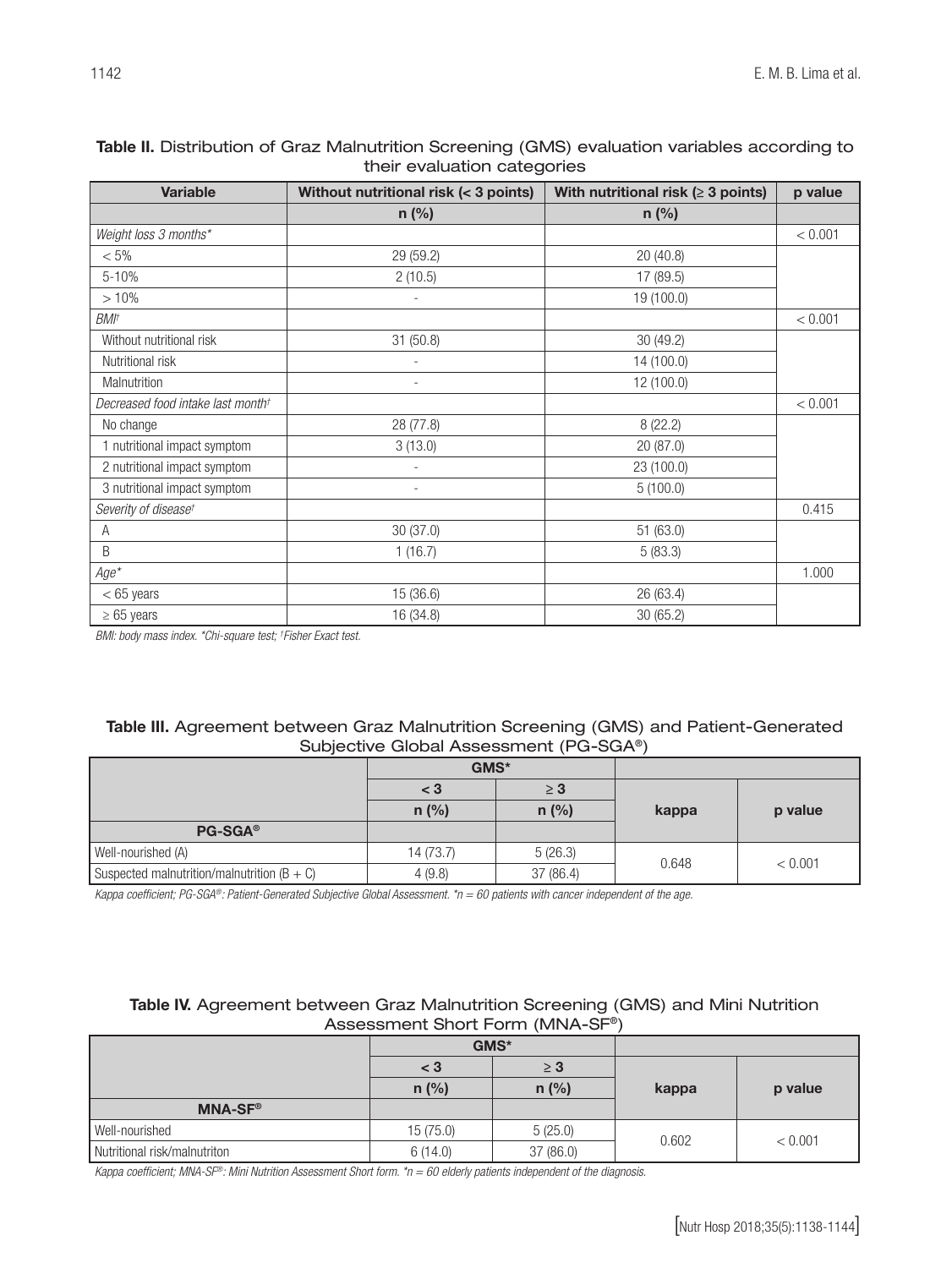

#### Figure 2.

Correlation of the GMS score with MNA-SF® and PG-SGA® scores (GMS: Graz Malnutrition Screening; MNA-SF®: Mini Nutrition Assessment Short form; PG-SGA®: Patient-Generated Subjective Global Assessment).

in hospitalized elderly patients was around 47.3% and 38.7%, respectively, according to MNA-SF® (18). Similar results were also observed in a study by Dent et al. (19), in which 39.0% of the elderly evaluated by MNA-SF® presented nutritional risk and 45.0% presented malnutrition.

The prevalence of malnutrition and nutritional risk found in this study corroborates data already available. Using the PG-SGA® and its score, 43.8% of the elderly with some degree of malnutrition (B or C) were classified according to the categories of PG-SGA® and 47.9% with nutritional risk (score  $\geq$  9 points) (20). Pereira et al. (21) identified 59.5% of the patients with suspected malnutrition or moderate and/or severe malnutrition and 97.6% with a score of  $\geq 9$  points. The diagnosis of suspected malnutrition or nutritional risk when discovered at the beginning of hospital admission is of paramount importance, since it can help patient care in improving the general picture and management of the disease and its symptoms, besides providing individualized early nutritional intervention (14).

The use of new methodologies and instruments that provide an early diagnosis of the nutritional status of hospitalized patients has been developed and used in order to avoid hospital malnutrition. Thus, GMS, proposed as a new nutritional screening tool, was able to identify more than half of the patients evaluated at nutritional risk (64.4%) when compared to PG-SGA® and MNA-SF®. This result was mainly influenced by weight loss in the last three months, BMI, and decrease in food intake in the last month. These findings demonstrate the instrument's ability to assess acute changes in nutritional status and food consumption, often characteristic of cancer patients and the elderly.

The precise identification, management, and monitoring of malnutrition are essential steps in the nutritional care process, in which patient outcomes can be improved through the use of

efficiently used resources (22). When compared to instruments translated and validated for the Brazilian population and widely applied in their respective target populations, PG-SGA® in cancer patients and MNA-SF® in the elderly, GMS presented moderate and significant agreement, in addition to high sensitivity, specificity, PPV, and NPV, corroborating the results found in their validation study (11).

The present study showed a correlation between the scores of the evaluated instruments, which indicates that, according to Roller et al. (11), GMS can be applied quickly, simply, and accurately by different trained health professionals. There is no single nutritional screening and screening tool recommended for both groups, although some are recognized to be more widely used. When choosing an instrument for nutritional assessment and screening, one should consider some characteristics, such as target population, site, illnesses, and size of the team responsible for this evaluation.

Although GMS has not been translated and validated for the Brazilian population as a limitation, its original version presented high sensitivity and specificity when compared to PG-SGA® and MNA-SF®, proving to be a promising tool in screening for patients with nutritional risk (such as recent weight loss, altered food intake, BMI, disease severity, and age group) and the advantage of being able to be applied in the presence of several pathologies and in adults, adolescents, and the elderly (11).

Despite the small sample size, characteristic of a pilot study, and the difference in classification of the elderly population of GMS ( $\geq$  65 years) and that used in Brazil ( $\geq$  60 years) (23), the instrument was promising in nutritional screening in hospitalized patients. However, due to the methodological design, it is necessary to emphasize that the present work does not validate the scale for its application in clinical practice.